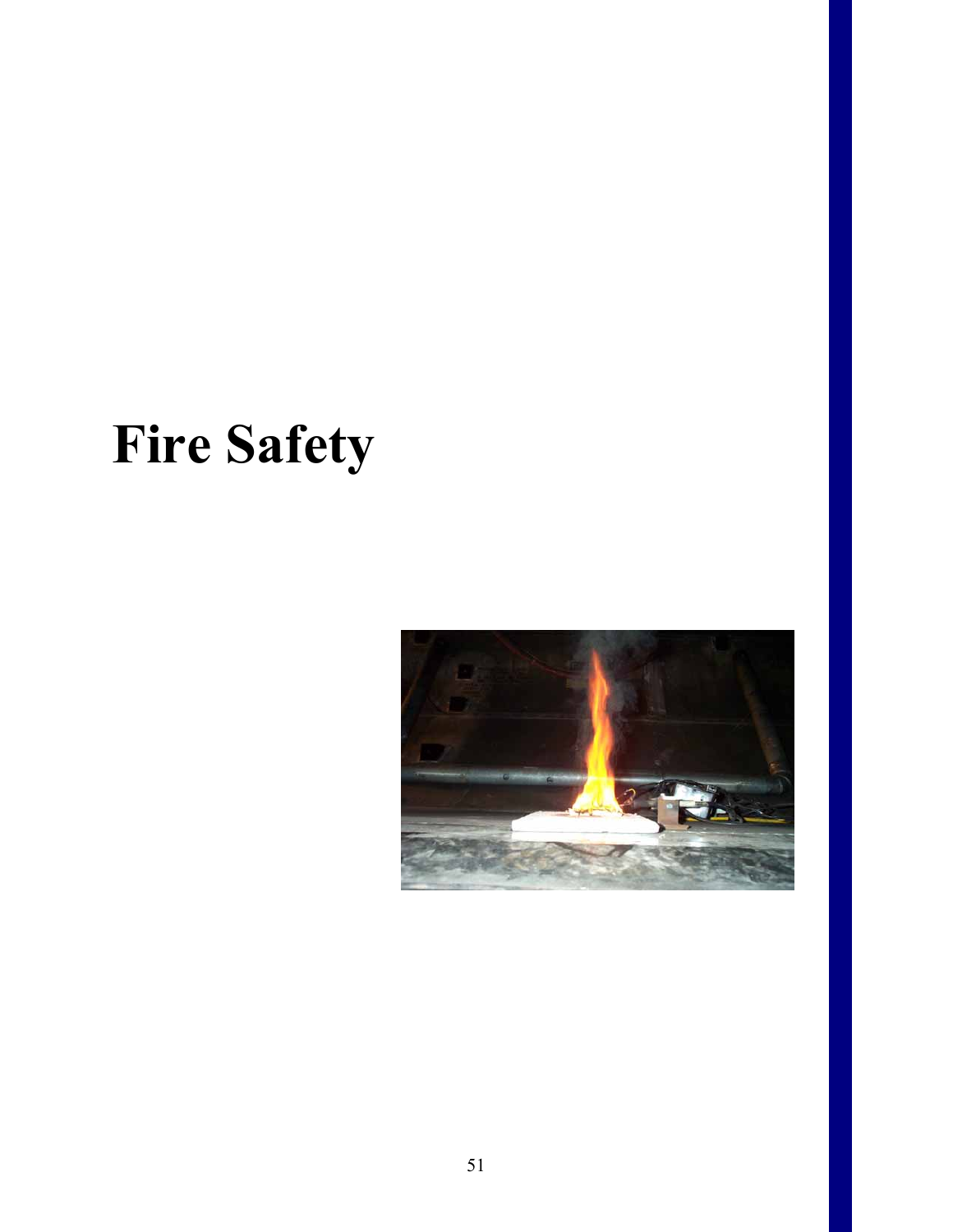## **Cargo Compartment Fire Detection Certification Project**

An FAA technical report was published, "Comparison of Actual and Simulated Smoke for the Certification of Smoke Detectors in Aircraft Cargo Compartments," DOT/FAA/AR-03/34, Suo-Anttila, J., et al., in November 2003. The report documents work conducted by Sandia National Laboratories, under a contract with the FAA, to characterize the differences between smoke particles from flaming fires and particles produced by theatrical smoke generators. Due to safety considerations, theatrical smoke generators are frequently used to show compliance with federal regulations that require a flight test to demonstrate the proper functioning of cargo compartment fire detection systems.

The work included collecting smoke samples on a filter during actual flaming fires and imaging the particles with a transmission electron microscope (figure 1). The size of the primary particles as well as the size and shape of the agglomerated particles could then be directly measured. In addition, the optical properties of the smoke from actual flaming fires and the liquid droplets produced from smoldering fires and theatrical smoke generators were determined by reviewing the existing research literature. The particle sizes from the artificial and smoldering smoke sources were found to be much larger than the particles from the flaming fires. Also, the attenuation of light by smoke from flaming fires was approximately 70% due to absorption and 30% due to scattering, while the attenuation from artificial smoke was 100% due to scattering. This was a significant finding because the detection technology used in the majority of aircraft smoke detectors depends on the scattering of a light beam to produce

an alarm. This would imply that current detectors would be much more sensitive to artificial smoke than to smoke from actual flaming fires.



#### Figure 1. Image of Smoke Particles From a Flaming Fire

The Fire Safety Branch conducted a series of tests in several different aircraft cargo compartments to investigate the validity of this finding. The compartments were instrumented with laser-based smoke meters in a variety of locations. Several models of current smoke detectors were installed and exposed to smoke from flaming fires, smoldering fires, and theatrical smoke generators. In all cases, the detector response time was longer with flaming fires than with either smoldering or artificial smoke sources. The smoke meters readings indicated a significantly greater quantity of smoke at the time of detector alarm for the flaming fires compared to the smoldering or artificial smoke sources.

Dave Blake, ATO-P, (609) 485-4525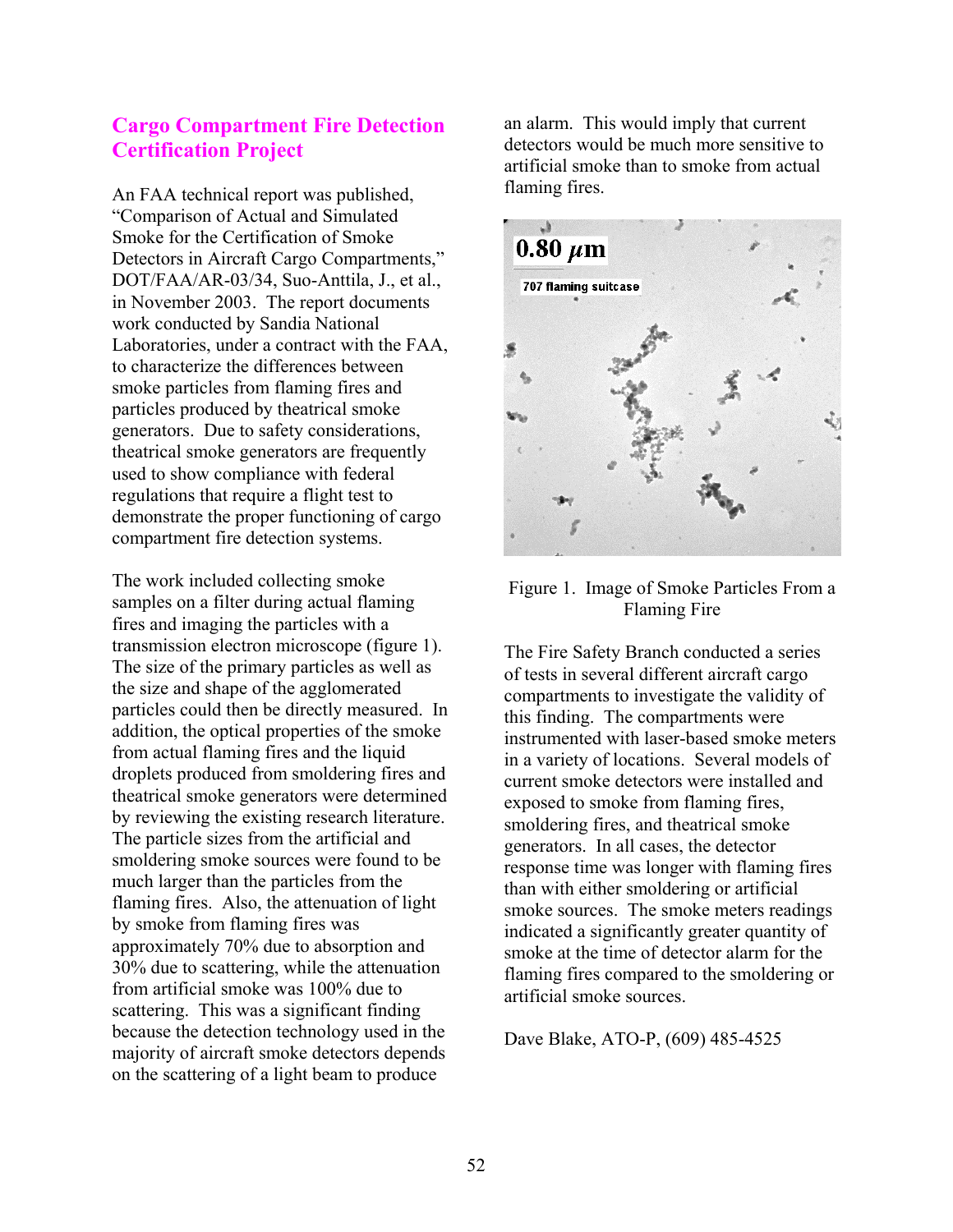## **Evaluation of Halon Replacement Agents in Protecting Against an Aerosol Can Explosion**

In December 2003, the Fire Safety Branch at the FAA William J. Hughes Technical Center evaluated two halon replacement agent candidates (fire suppression agents) to determine their effectiveness in protecting against an aerosol can explosion. Bromotrifluoropropene (BTP) and pentafluoroethane (HFC-125) were selected by members of the International Aircraft Systems Fire Protection Working Group as possible candidates to replace Halon 1301 as the suppression agent used in an aircraft cargo compartment.

The simulated aerosol can explosion test is one of four fire test scenarios required by the FAA Minimum Performance Standard (MPS) for Aircraft Cargo Compartment Halon Replacement Fire Suppression Systems (DOT/FAA/AR-TN03/6, Reinhardt, J., April 2003). Before running this particular MPS test with the candidate agents in the required 2000-ft<sup>3</sup> aircraft cargo compartment, a preliminary test series was conducted in a  $353-ft^3$  pressure vessel (see figure 1) located in the FAA William J. Hughes Technical Center Pressure Fire Modeling Facility. This pressure vessel is capable of withstanding a working pressure of 600 psig. The objective of this test series was to determine if the candidate agents had any unusual behavior before proceeding with the required MPS tests inside the 2000-ft<sup>3</sup> aircraft cargo compartment, which is a weaker structure than the pressure vessel.

Baseline tests were conducted to establish a comparison benchmark. These baseline tests were conducted by letting the simulated aerosol can explode without the presence of a suppression agent. The results showed



Figure 1. Pressure Vessel

overpressures between 23 and 25 psig. A second benchmark test was conducted using 2.5% volumetric concentration Halon 1301, which is below its inerting concentration. At this volumetric concentration, a subdued explosion event occurred, resulting in an overpressure of 4 psig.

The reported inert concentration of BTP, when evaluated against propane, is 8.5% volumetric concentration. It was decided by the testing team that the initial agent volumetric concentrations should be below 8.5% to determine if BTP would be as effective as Halon 1301 in this particular test scenario. Testing at the FAA William J. Hughes Technical Center has shown that Halon 1301 is capable of suppressing this particular propane explosion with as little as 3.1% volumetric concentration. (The published inert concentration value for Halon 1301 is 6.7% at stoichiometric fuel (propane) to air ratio.) The initial volumetric concentration selected for the first explosion test was 2.5% BTP.

The first explosion test resulted in an estimated overpressure of 49.3 psig (the pressure transducer was saturated). After replacing the pressure transducer, other tests were conducted that included 3%, 4%, 5%, and 6% volumetric concentrations. Figure 2 shows that their associated overpressures were 63, 63, 100, and 93 psig, respectively.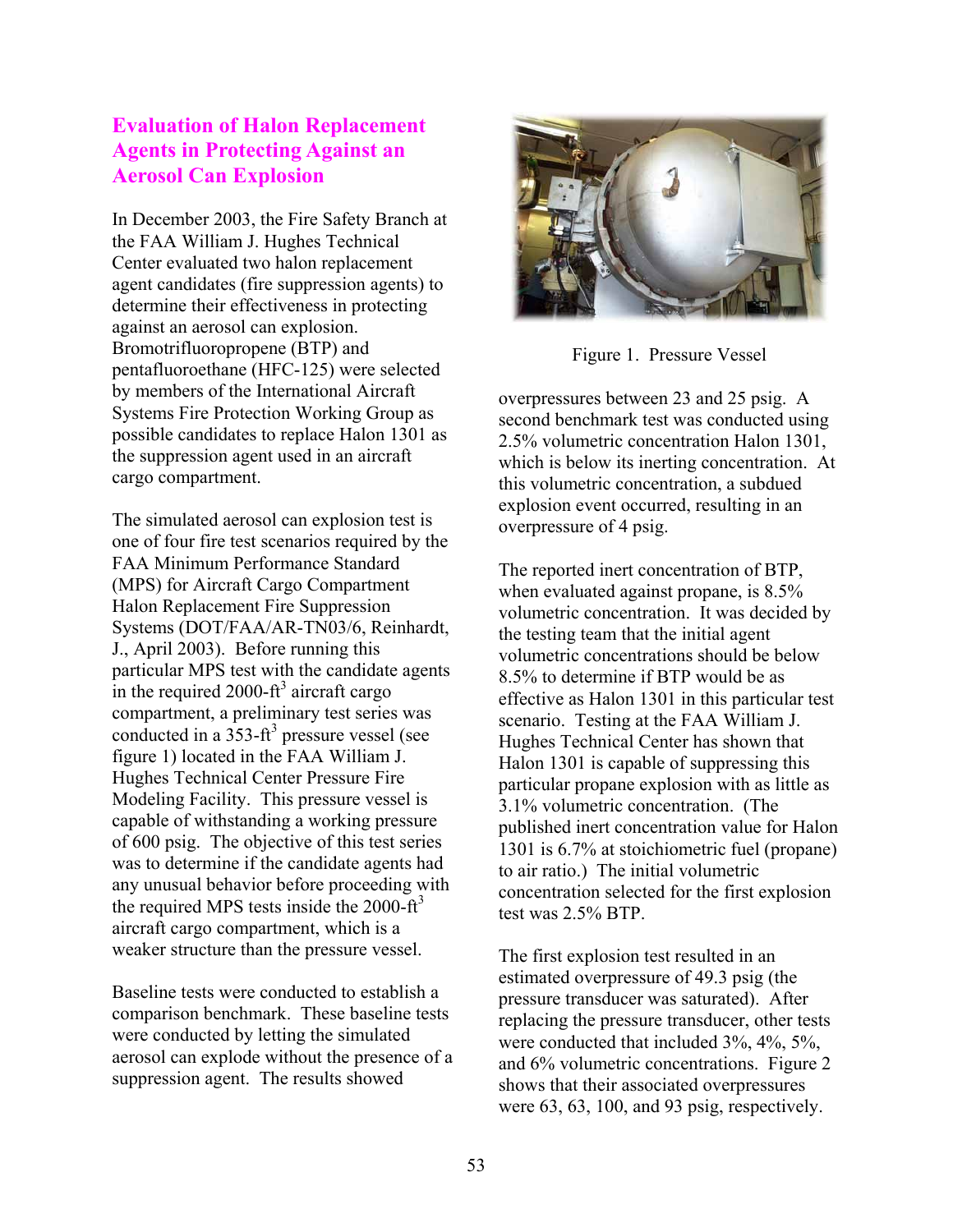Thus, BTP enhanced the explosion event (as much as 4 times greater pressures than the

unsuppressed event and 23 times greater than the Halon 1301 benchmark concentration).



Figure 2. Comparison of Agent Explosion Suppression Capability at Below Inert Concentrations

After the BTP explosion events, HFC-125 was evaluated to determine if it would behave in the same fashion. HFC-125 also enhanced the explosion event when it was below its inert concentration (15.6%). The agent produced explosion overpressures of 53 psig at 9% and 11% volumetric concentrations. Another test was conducted with 13.5% of HFC-125, but there was no explosion event after the simulated aerosol can was activated. Thus, HFC-125 prevented the blast at 13.5%, even though its reported inert concentration for a propane explosion is 15.6% (at a stoichiometric fuelto-air ratio).

In summary, at concentrations below the inerting level, both BTP and HFC-125 enhanced explosions by creating higher overpressures than measured in air alone. In contrast, Halon 1301, the currently used aircraft cargo compartment fire suppression agent, mitigated the explosion, even though it was below its inert concentration. It reduced the overpressure of the event. Since aircraft cargo compartment suppression

agents may be present at subinerting design concentrations, because of stratification or larger than normal leakage, it is important that replacement agents be selected that do not increase the overpressure caused by an exploding aerosol can at concentrations below the inerting value. Unless a means can be found to avoid the problem of subinerting concentrations of extinguishing agent, BTP and HFC-125 would not be suitable candidates for halon replacement extinguishing agents in the cargo compartment.

The test results are documented in an FAA technical note titled "Behavior of Bromotrifluoropropene and Pentafuoroethane When Subjected to a Simulated Aerosol Can Explosion," DOT/FAA/AR-TN04/4, Reinhardt, J., May 2004. The MPS standard is currently being modified to address this behavior in the acceptance criteria section.

John Reinhardt, ATO-P, (609) 485-5034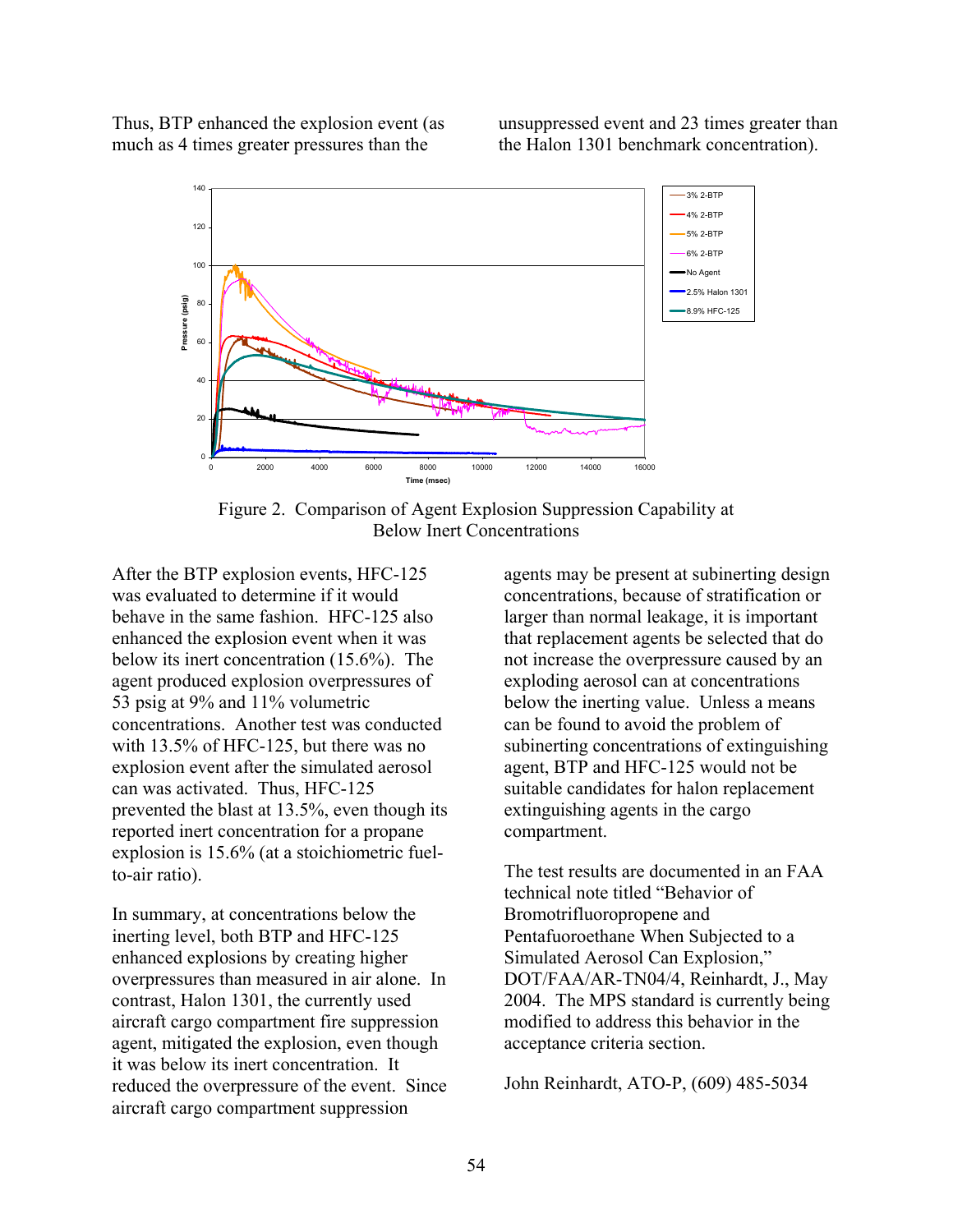## **Effectiveness of Hand-Held Extinguishers Against Hidden Cabin Fires**

Improved fire test standards for transport category aircraft have been mandated by the FAA over the past 10-15 years. As a result, implementation of newer, more fire-resistant materials has taken place on a consistent basis. Fire-blocking seat cushions and low heat release interior panels have resulted in a much more fire-resistant cabin in the event of an impact-survivable postcrash fire. In addition, by mandating the retrofit of all Class D compartments to include fire detection and suppression systems, the hazards associated with an in-flight cargo compartment fire have been reduced. Although these mandates have improved overall cabin safety from a fire standpoint, there are still concerns over the ignition of materials and the propagation of fire in hidden or inaccessible areas. In recent years, numerous incidents and several accidents involving in-flight fires have originated in inaccessible areas such as the electronics and engineering (E/E) bay, the cheek area, behind cabin sidewall panels, and above the cabin ceiling.

The FAA is approaching the problem of hidden-area fires from two paths. One current research task is aimed at developing newer, more stringent fire tests for materials located throughout hidden areas such as above the ceiling, cabin, cheek, and E/E bays. This research will target the flammability of materials such as ducting, wires, panel closeouts, clamps, and other hardware located in hidden and inaccessible areas to bring these materials to an equivalent level of fire resistance as recently adopted for thermal acoustic insulation. The intent of the research is to passively reduce the likelihood of an in-flight fire from

occurring by substantially and completely improving the materials in these areas.

The other approach is to actively control hidden-area fires. In contrast to the passive approach, this effort would determine which inaccessible areas of the aircraft could actually benefit from active detection and suppression, and then develop and test appropriate concepts. Since the area above the cabin ceiling is the largest inaccessible area in a transport aircraft, the initial task was to assess the capabilities of existing hand-held extinguishers and determine ways to make them more effective against a fire located in this area.

One main problem associated with fire suppression in the cabin overhead area is accessibility. In several recent incidents, access to the cabin overhead area was gained forcibly (i.e., using some type of tool or device to cut through the ceiling panel). Once access is gained and the fire source located, the threat is greatly reduced, since the extinguishing agent can be applied directly to the fire. Fires in inaccessible areas may initially be very small and of little threat, but the difficulty in accessing them allows sufficient time for growth, leading to a much more dangerous and difficult situation. A more efficient method of accessing the cabin overhead area needed to be devised so crew members can quickly locate and extinguish any hidden fires.

One approach that was investigated to more effectively apply an agent in the cabin overhead area was to use panel-mounted ports that would allow an extinguisher nozzle to be inserted, thereby eliminating the need to forcibly gain access to this area. Originally designed to allow agent discharge into a circuit breaker panel, these devices have recently been adapted for use in the cabin overhead area. Although the agent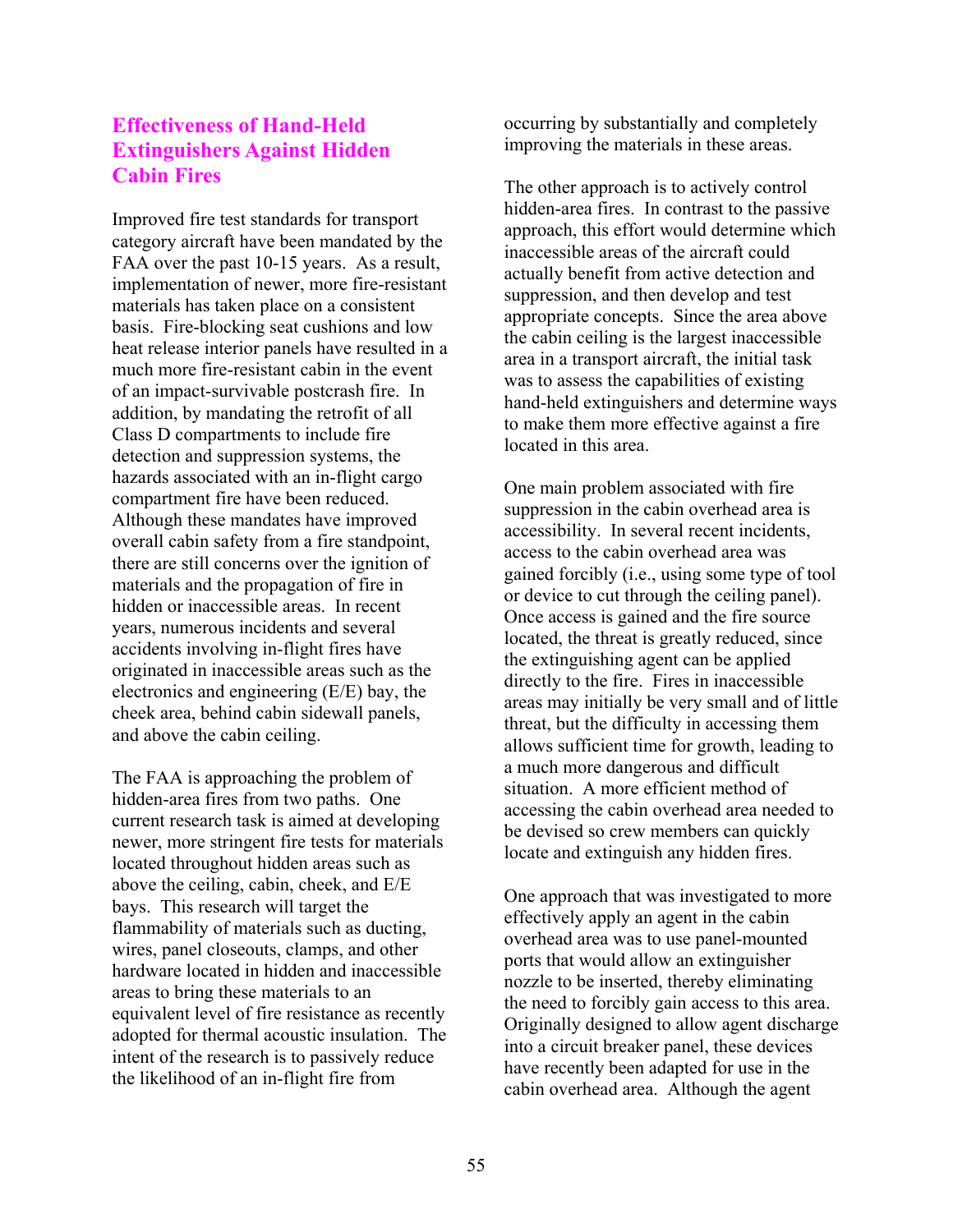can be applied more readily, determining the appropriate point of discharge is still a challenge. This problem is magnified since there is often significant ventilation in the cabin overhead areas, making it difficult to accurately locate the fire source. An accurate method of detecting the fire location would greatly compliment the port system approach.

Twenty hand-held extinguisher tests were performed in the cabin overhead area of both narrow- and wide-body aircraft. The tests simulated a typical hidden fire in the inaccessible area above the cabin ceiling using a number of small, controllable candle lanterns (figures 1 and 2). The purpose of the tests was to determine the performance of FAA-required hand-held Halon 1211 extinguishers against a fire in this area when using a ceiling-mounted port to discharge the agent. The port design was modified as testing progressed to maximize agent performance.



Figure 1. Agent Being Discharged Through a Port in a Wide-Body Aircraft





The tests indicated that individual hand-held extinguishers were incapable of providing adequate protection against fires in large overhead areas typical of wide-body aircraft, regardless of the port design. However, using ceiling-mounted discharge ports in combination with hand-held extinguishers was quite effective against fires in the more confined overhead area of a typical narrowbody aircraft.

Tim Marker, ATO-P, (609) 485-6469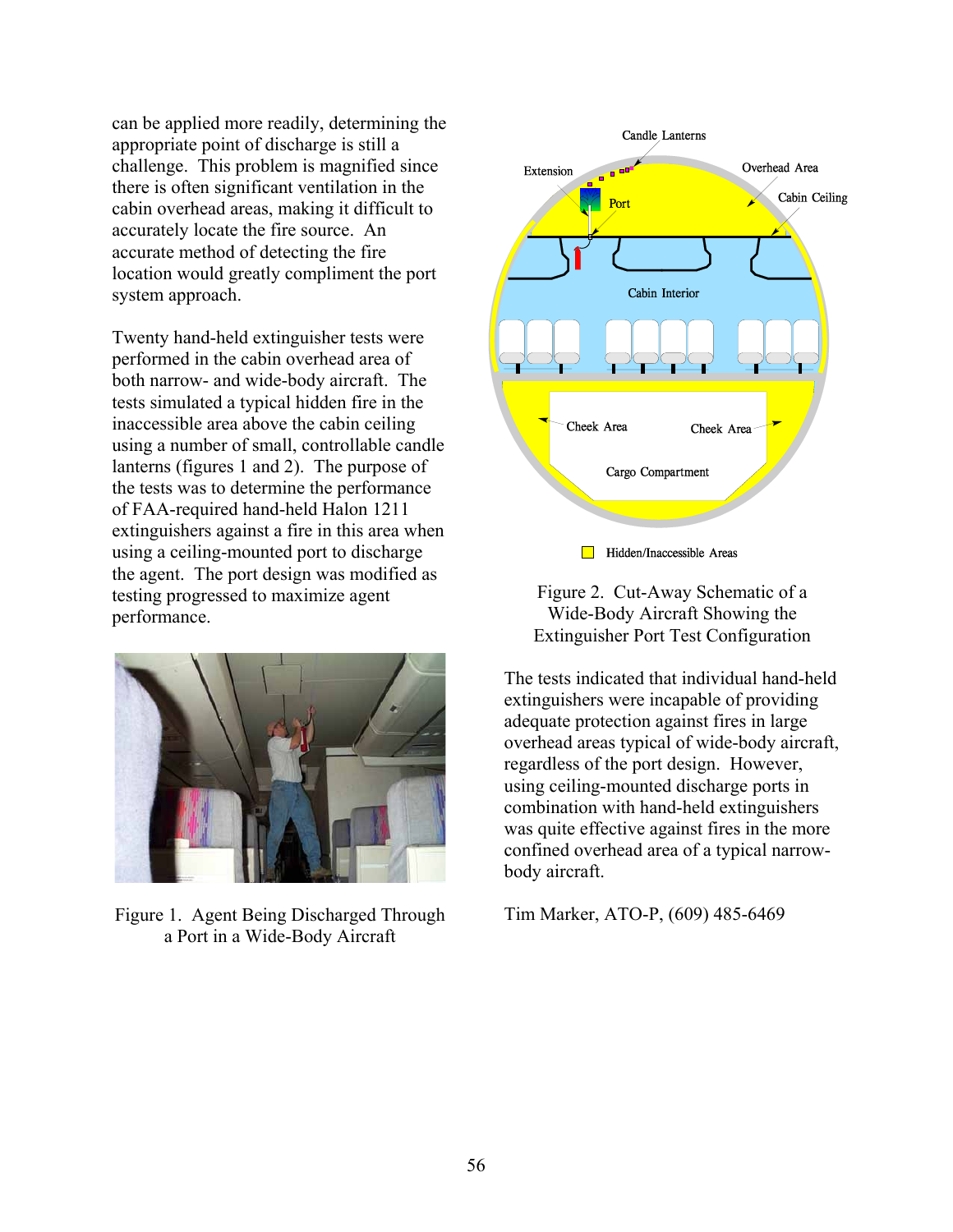## **Proposed Regulation to Protect Oxygen Cylinders and Generators Against a Cargo Compartment Fire**

On May 6, 2004, a Notice of Proposed Rulemaking (NPRM) was issued to require that oxygen cylinders and oxygen generators be shipped in containers that meet flame penetration and thermal resistance requirements. The purpose of the NPRM is to ensure the fire-safe shipment of oxygen cylinders and generators in an inaccessible cargo compartment protected with an onboard fire detection and suppression system. Protective containers would prevent the accidental discharge of oxygen that could cause a suppressed fire to intensify and burn out of control. The NPRM was issued by the Research and Special Programs Administration, which is responsible for the transport of hazardous materials, and was developed jointly with the FAA. The need and criteria for flame and thermal protection are based on tests conducted by the Fire Safety Branch.

In one series of tests, oxygen cylinders were exposed to air temperatures that would exist during a suppressed cargo compartment fire. It was shown that the pressure relief device activated when the surface temperature reached 300°F (figure 1), discharging the contents of the cylinder. In a second series of tests, the oxygen cylinder quantities previously measured were discharged in a deep-seated fire suppressed with Halon 1301in an LD-3 container. Under certain conditions, the introduction of oxygen caused the fire to burn out of control and destroy the LD-3 container (figure 2). The findings are documented in the technical note titled "Oxygen Enhanced Fires in LD-3 Cargo Containers," DOT/FAA/AR-TN98/29, Marker, T. and Diaz, R., May 1999.

Oxygen cylinders stowed in carrying cases, commonly called overpacks, were subjected to air temperatures that would exist during a suppressed cargo compartment fire. Overpacks are designed to protect oxygen



Figure 1. Furnace Test Results Using a 76.5-Cubic-Foot Cylinder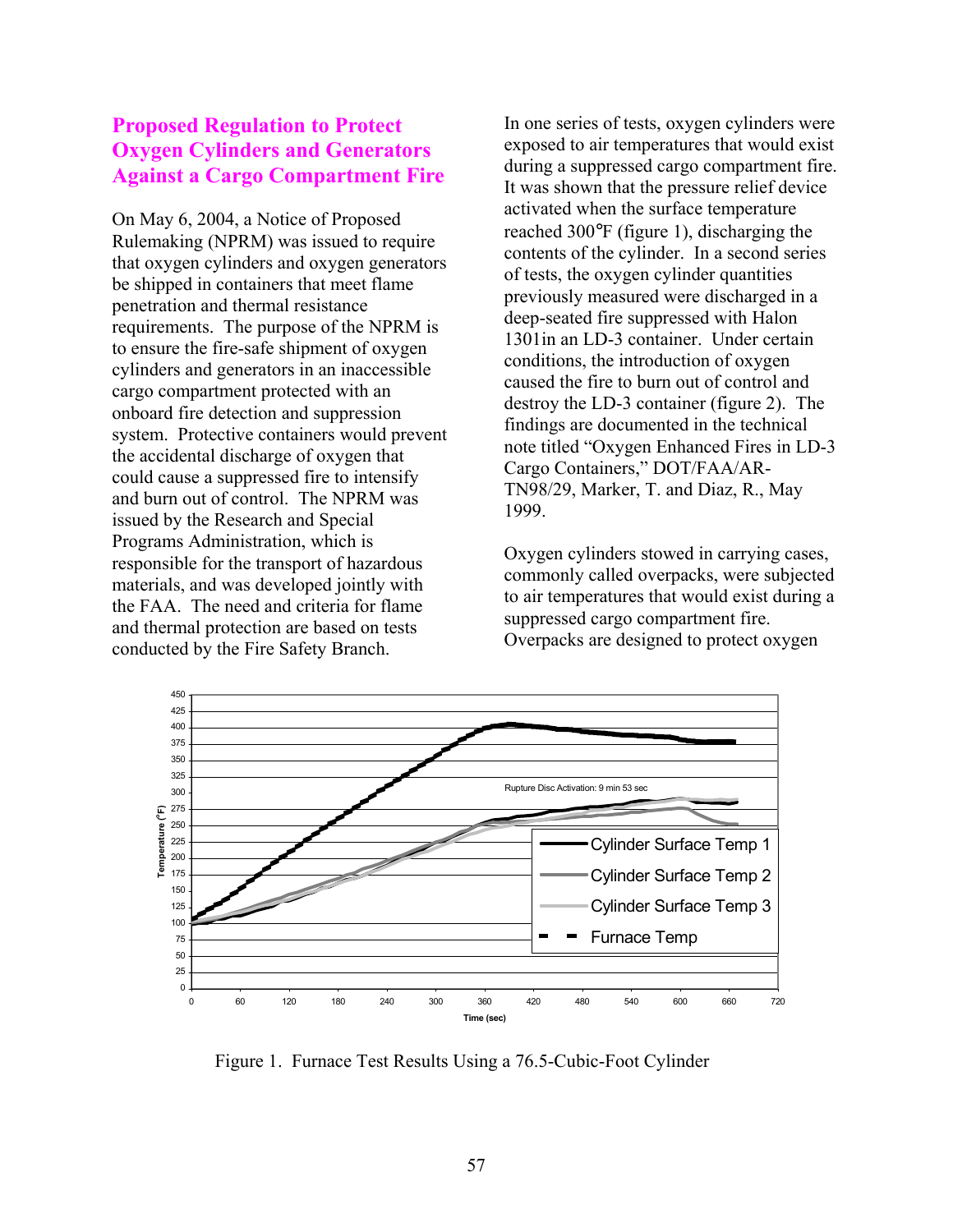

Figure 2. Oxygen-Fed Fire Test Arrangement in an LD-3 Cargo Container

cylinders against impact damage during prevented activation of the pressure relief device for as long as 60 minutes. However, "Evaluation of Oxygen Cylinder Overpacks DOT/FAA/AR-TN98/30, Marker, T. and shipment. Conventional overpacks significant additional protection was provided when the overpacks were modified with insulating materials. The findings are documented in the technical note titled Exposed to Elevated Temperature," Diaz, R., June 1999.

Oxygen generators were heated in a furnace results, consideration of other designs, and t the physical properties of sodium chlorate, i protected from temperatures above 400°F. f technical note titled "The Response o to determine the temperature that would cause self-activation. Based on the test was recommended that generators be The findings are documented in the

Aircraft Oxygen Generators Exposed to Elevated Temperatures," DOT/FAA/AR-TN03/35, Blake, D., April 2003.

Stored oxygen is used extensively and located throughout the airplane. Moreover, maintenance and service of oxygen systems e emergency oxygen to passengers in th event of a cabin depressurization. The goal compartments equipped with a fire detection it is shipped by the airlines to support and as a service to passengers undergoing oxygen therapy. Oxygen cylinders provide oxygen to the cockpit crew during specified and emergency conditions. Also, medical oxygen cylinders are used for emergencies and are shipped by dependent passengers. Chemical oxygen generators furnish of the NPRM is to provide safe shipment of oxygen cylinders and generators in cargo and suppression system.

Gus Sarkos, ATO-P, (609) 485-5620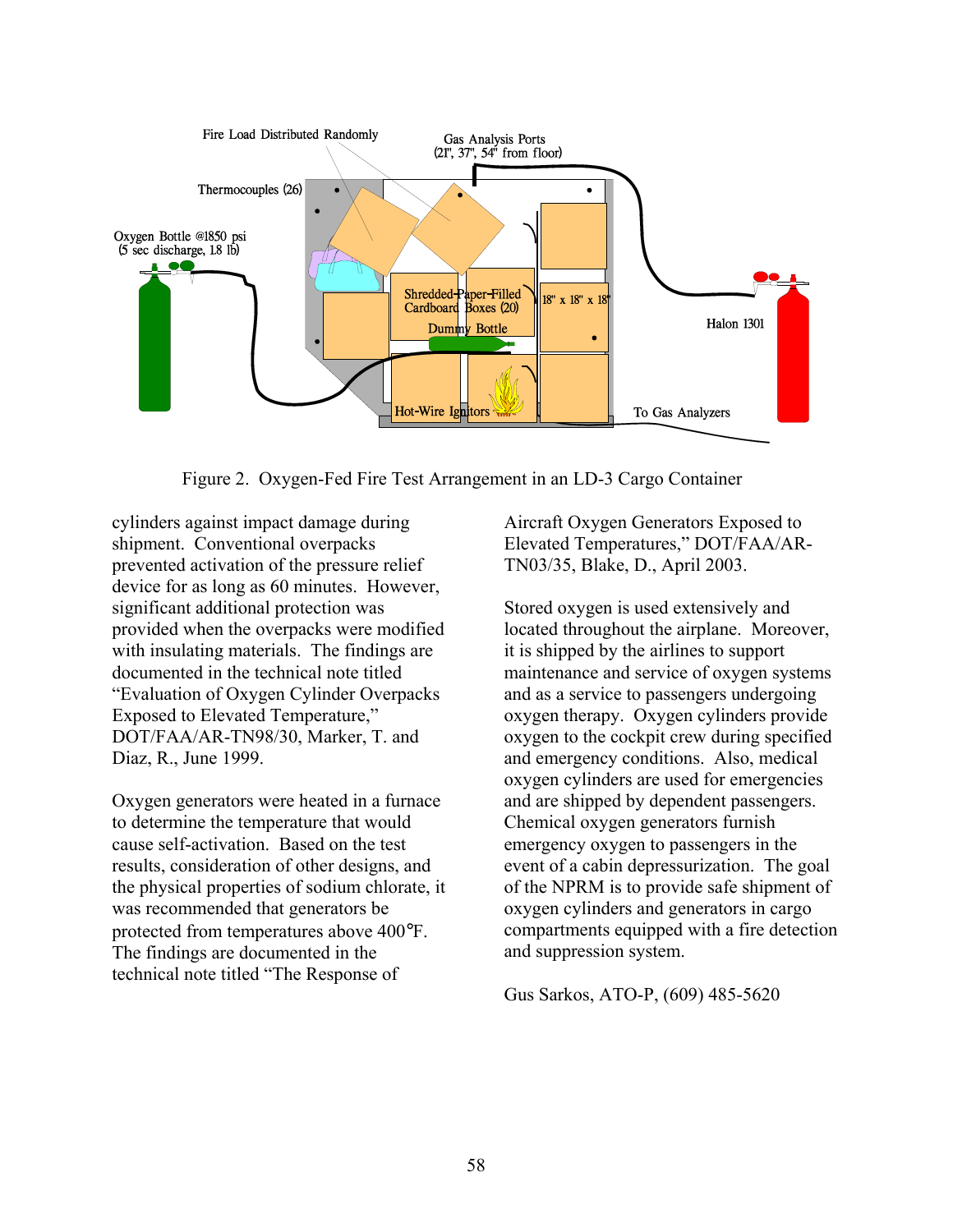#### **Piloted Ignition of Plastics**

The ignition of fuel-air mixtures occurs when the rate of heat produced per unit volume of the mixture during burning exceeds the rate at which that heat is transferred out of the combustion volume at the burning temperature. In terms of physical quantities, the condition for ignition is met when the heat of combustion of the fuel gases (J/kg) multiplied by their concentration in air  $(kg/m<sup>3</sup>)$  reaches a critical value  $Q'''$  (J/m<sup>3</sup>) at the source of ignition, which could be a spark, flame, or hot surface. If the fuel vapor has density  $\rho_f$  $(kg/m<sup>3</sup>)$ , molar mass  $M_f$  (kg/mole), molar heat of combustion  $H_c^0$  (J/mole), and behaves as an ideal gas, the minimum volume fraction of fuel gas in air that will ignite, i.e., the lower flammability limit (LFL) of the fuel, at standard temperature (298 K) and pressure (STP), is simply given by the following equation:

$$
LFL = \frac{M_f}{\rho_f H_c^0} Q''' \tag{1}
$$

Figure 1 compares the measured LFL of 236 gases and vapors at STP with those calculated from equation 1, assuming a constant energy density at ignition  $Q''' = 1.9$  $MJ/m<sup>3</sup>$  and the reported  $H_c^{\circ}$  and  $\rho_f$  for each fuel. Figure 1 shows good (94%) agreement between the measured and the calculated LFL using the energy density  $Q''' = 1.9$  $MJ/m<sup>3</sup>$  at ignition for equilibrium mixtures of air and vapors of alkyl and aromatic hydrocarbons as well as vapors of hydrocarbons containing oxygen, nitrogen, sulfur, and halogen. The result (equation 1) is directly applicable to a quasi-static environment, such as an aircraft fuel tank, where the fuel vapor/air ratio changes relatively slowly.





#### Figure 1. Measured and Calculated LFL for 236 Gases and Vapors

A critical energy density criterion for ignition of solids in a dynamic environment, such as a developing aircraft cabin fire, follows directly from equation 1. Since the fuel concentration and environmental variables (ventilation rate and fire size) change rapidly with time in a fire, the fuel/air ratio must be expressed as a ratio of the flows of fuel and air rather than as a static (equilibrium) volume fraction, as per equation 1. The transient dynamic formulation leads to explicit results for incipient ignition in terms of a critical power density or heat release rate (HRR\*)  $(\text{W/m}^2)$ at which the vaporized fuel/air mixture first becomes ignitable.

$$
HRR^* = \frac{\overline{h}}{\rho_a c_a} Q''' \tag{2}
$$

In equation 2,  $\overline{h}$  is the rate that heat is removed from the surface of the solid by the movement of air, while  $\rho_a$  and  $c_a$  are the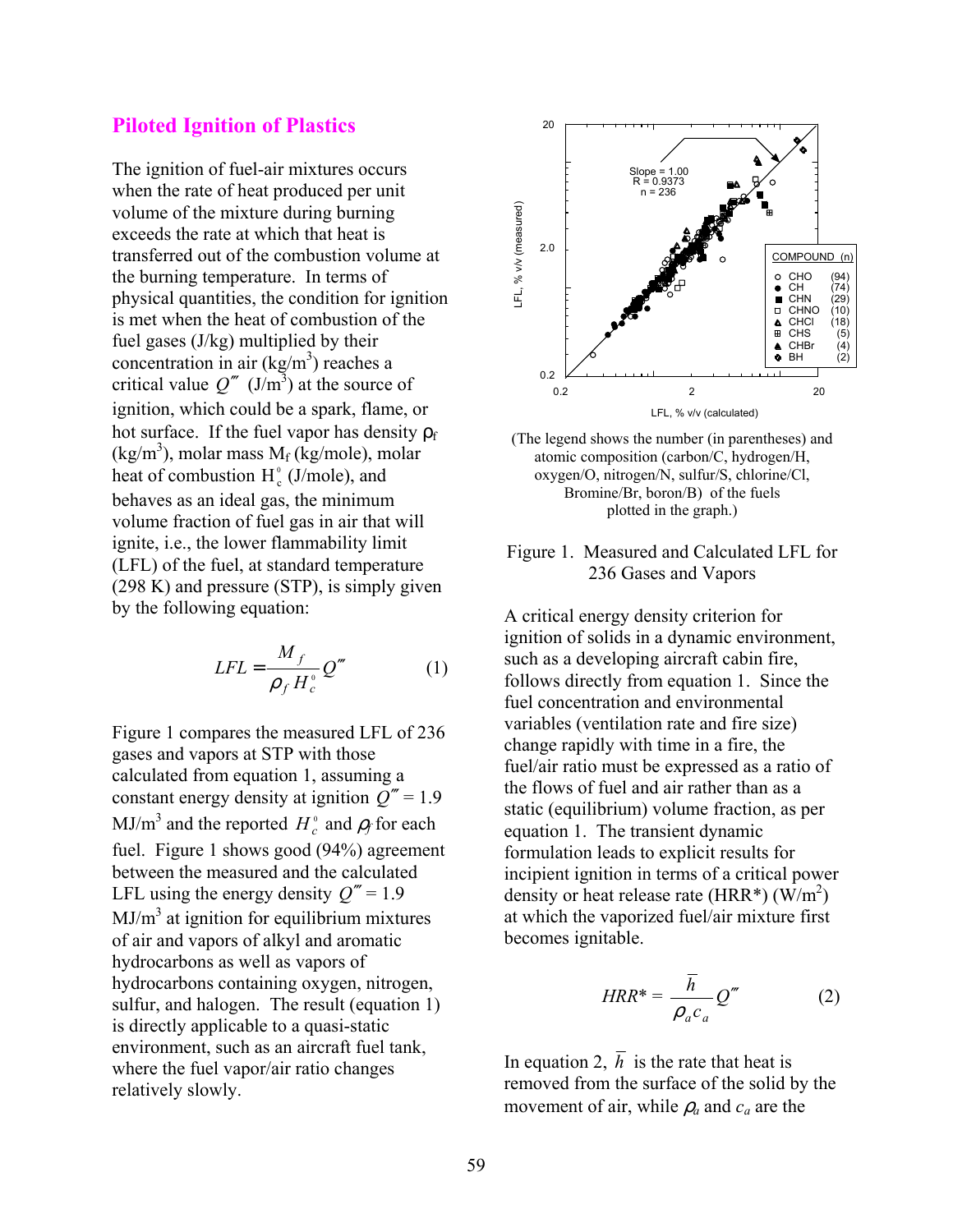density and heat capacity of the air, respectively. Equation 2 is a criterion for the ignition of solid fuels in a particular dynamic environment that is completely independent of the type of solid fuel (plastic). For the controlled conditions in a fire calorimeter,  $\overline{h} = 10 \text{ W/m}^2\text{-K}$  and for typical  $\rho_a = 1$  kg/m<sup>3</sup> and  $c_a = 1$  kJ/kg-K, equation 2 predicts  $HRR^* = 20 \text{ kW/m}^2$  at incipient ignition. Several different plastics were tested in a fire calorimeter, and the HRR\* at incipient ignition was taken to be the product of the measured mass loss rate  $(MLR)$  (kg/m<sup>2</sup>-s) and heat of combustion (HOC) of the fuel gases (J/kg). Table 1 shows that these experimental measurements are in excellent agreement with the HRR = HRR\* = 20 kW/m<sup>2</sup> that is predicted for piloted ignition of combustible solids in a fire calorimeter.

|                               | <b>HOC</b>                 | <b>MLR</b>    | <b>HRR</b>           |
|-------------------------------|----------------------------|---------------|----------------------|
| Plastic                       | (kJ/g)                     | $(g/m^2-s)$   | (kW/m <sup>2</sup> ) |
| Polyoxymethylene              | 14.4                       | 0.88          | 13                   |
| Polymethylmethacrylate        | 24.8                       | $0.97 - 1.01$ | 25                   |
| Polyethylene                  | 40.3                       | 0.88          | 35                   |
| Polypropylene                 | 41.9                       | 0.60          | 25                   |
| Polystryene                   | 27.9                       | 0.57          | 16                   |
| <b>Flame Retardant PS</b>     | 9.6                        | 2.0           | 19                   |
| Polyurethane Rubber           | 23.7                       | 0.83          | 20                   |
| Polycaprolactam               | 29.8                       | 0.88          | 26                   |
| Polybutyleneterephthalate     | 21.7                       | 0.77          | 17                   |
| Polycarbonate                 | 21.2                       | 0.78          | 17                   |
| Polyphenylenesulfide          | 23.5                       | 0.81          | 19                   |
| Polyphosphazene               | 15.4                       | 1.23          | 19                   |
| Polyethylenenaphthalate       | 22.9                       | 0.71          | 16                   |
| Polyetheretherketone          | 21.3                       | 0.72          | 15                   |
| Polyethersulfone              | 22.4                       | 0.9           | 20                   |
| <b>Epoxy Thermoset</b>        | 21.3                       | 1.0           | 21                   |
| <b>Cyanate Ester Themoset</b> | 22.8                       | 1.3           | 30                   |
| Polybenzimidazole             | 16.2                       | 1.5           | 24                   |
| Polyimide                     | 12.0                       | 1.30          | 16                   |
| Polyetherimide                | 16.7                       | 0.82          | 14                   |
| Polyamideimide                | 19.3                       | 1.63          | 31                   |
|                               |                            | Average:      | 21                   |
|                               | <b>Standard Deviation:</b> |               |                      |

Table 1. Heats of Combustion, MLR, and Potential HRR for 21 Plastics

Richard Lyon, ATO-P, (609) 485-6076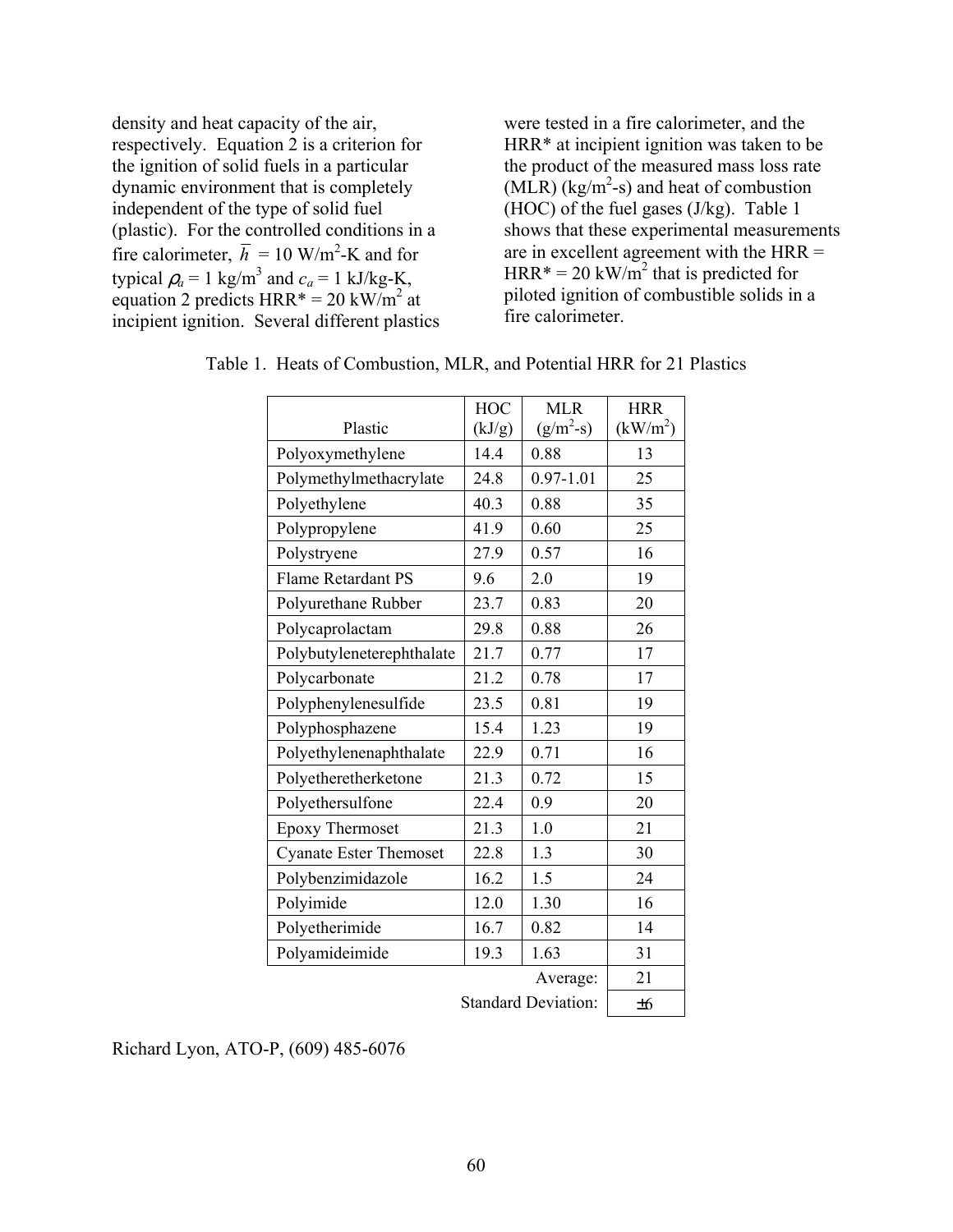## **FAA Simplified Inerting System Flight Test**

Significant emphasis has been placed on preventing fuel tank explosions since the TWA Flight 800 accident in July 1996. Extensive development and analysis have illustrated that fuel tank inerting could potentially be cost-effective if air separation modules (ASM), based on hollow-fiber membrane technology, could be employed

in an efficient manner. To illustrate this, the FAA, with the assistance of several aviationoriented companies, developed an onboard inert gas generation system with ASMs that use aircraft bleed air to generate nitrogenenriched air at varying flow and purity (oxygen concentration) during a commercial transport airplane flight cycle. Figure 1 gives a block diagram illustrating the primary components of the FAA inerting system.



Figure 1. FAA Simplified Inerting System Block Diagram

The FAA performed a series of ground and flight tests designed to prove the simplified inerting concept that is being proposed by the FAA. The FAA-developed system was mounted in the cargo bay of an A320, operated by Airbus for the purposes of R&D, and used to inert the aircraft center wing tank (CWT) during testing, as shown in figure 2. The system and CWT were instrumented to analyze the system performance and the inerting capability. The FAA onboard oxygen analysis system was used to measure the oxygen concentration in the fuel tank continuously during the testing of the inerting system, which was operated using only one or two of its three ASMs.



Figure 2. Inerting System Mounted in A320 Cargo Bay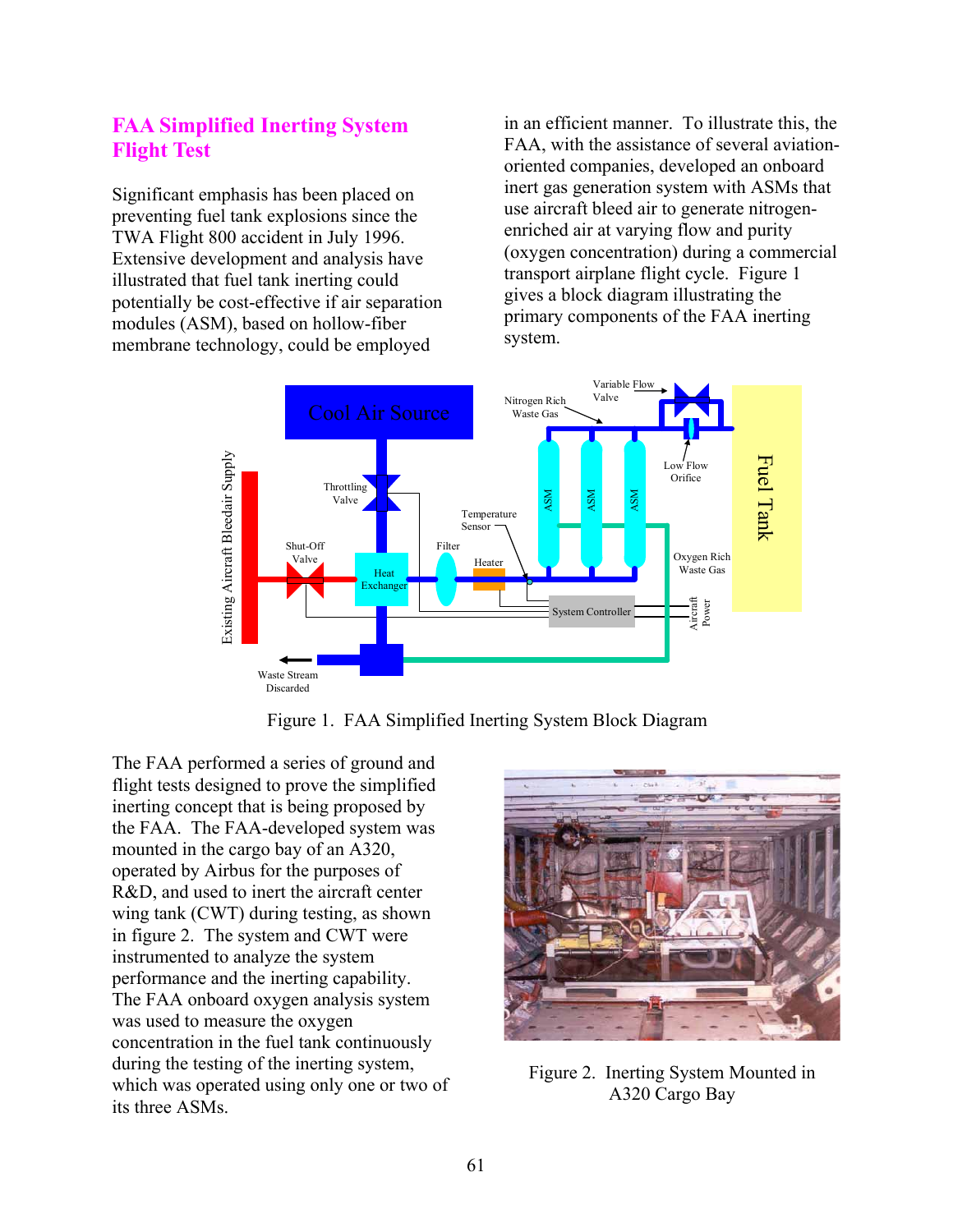The primary variables during the 10 hours of flight-testing were the CWT fuel load and the system operational methodology. The results of the tests indicated that the concept of the simplified inerting system is valid and that the ASM dynamic characteristics were as expected. ASM pressure had the expected effect on the on-flow rate, and the dual-flow performance was predictable. Bleed air consumption was greater than expected during the cruise phase of flight.

The fuel tank inerting results shown in figure 3 illustrate that no stratification or heterogeneous oxygen concentrations occurred in the tank for the inerting tests performed, in part due to the essentially

rectangular box configuration of the tank, allowing easy distribution of the inert gas. A simple analytical model of the inerting process, developed by the Fire Safety Branch, illustrated good agreement with the measured data. When a single ASM was used during an entire flight cycle with a high rate of descent, the measured effect of the high-flow mode was significant, allowing the system to maintain an inert ullage (less than 12%). When the high-flow mode was not used, the ullage reached a peak of 15% oxygen by volume. The amount of fuel in the tank had virtually no effect on the resulting oxygen concentrations measured in all the tests.



Figure 3. FAA Simplified Inerting System Measured Performance

William Cavage, ATO-P, (609) 485-4993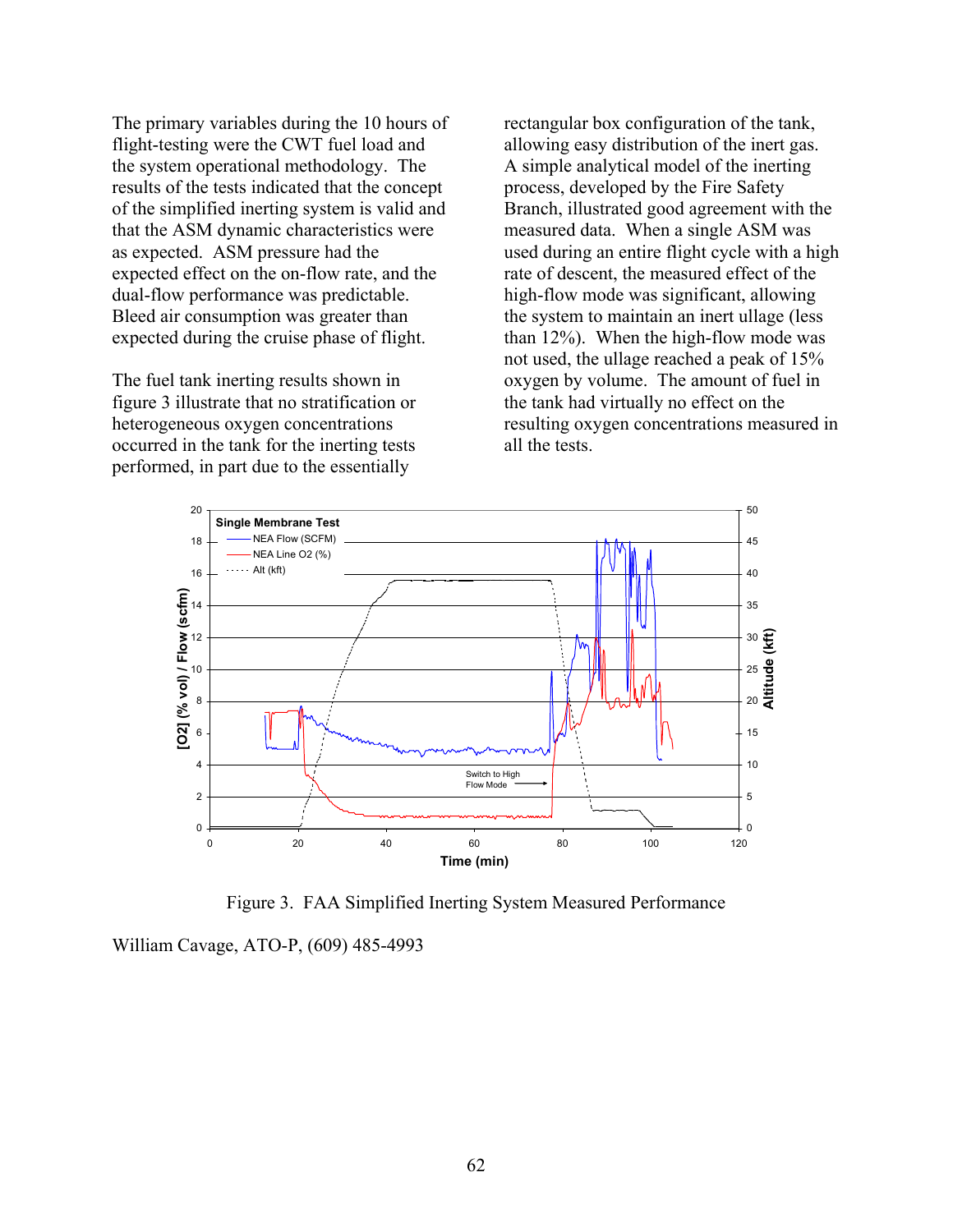## **Flammability Assessment of Primary Lithium Batteries**

Primary lithium batteries are a popular power source for many small electronic appliances. Primary lithium batteries, as shown figure 1, are defined as nonrechargeable, single-use batteries.



### Figure 1. CR2 and PL123A Primary Lithium Batteries

The batteries are packed in bulk-corrugated cardboard containers, stacked on pallets, and shipped in the cargo holds of passenger and cargo aircraft. Thirty thousand batteries or more may be contained on a single pallet. The packaging allows close contact between individual batteries in each row with only thin cardboard separating the rows. The packaging itself is flammable. There has never been a known in-flight fire associated with shipping the batteries in this manner; however, a ramp incident involving palletized batteries has drawn attention to the flammability hazard of primary lithium **batteries** 

The ramp incident occurred at the Los Angeles International Airport in April 1999. A pallet of batteries caught fire while being handled between flights. There was no known external ignition source. The nature of lithium fires makes them very difficult to

extinguish. All common fire-extinguishing agents are ineffective in controlling a lithium fire, including the onboard Halon 1301 fire suppression systems installed in aircraft cargo compartments. Based on this incident, the Fire Safety Branch was asked to conduct a series of flammability tests on primary lithium batteries.

The flammability tests were conducted to assess the flammability characteristics of primary lithium batteries and the potential hazard associated with shipping them on transport aircraft.

A relatively small fire source was found to be sufficient to start a primary lithium battery fire. The outer plastic coating easily melts and fuses adjacent batteries together and then ignites, contributing to the fire intensity. The burning plastic coating helps raise the battery temperature to the selfignition temperature of lithium. Once the lithium in a single battery begins to burn, it releases enough energy to ignite adjacent batteries. The propagation continues until all batteries have been consumed.

Halon 1301 is ineffective in suppressing or extinguishing a primary lithium battery fire, though it extinguishes any burning packaging materials.

The air temperature in a cargo compartment that has had a fire suppressed by Halon 1301 can still be above the autoignition temperature of lithium. Because of this, the batteries that were not involved in the initial fire can still ignite, and the fire can propagate.

The ignition of a primary lithium battery releases burning electrolyte and a molten lithium spray. Depending on its thickness, the cargo liner material may be vulnerable to perforation by the molten lithium. The